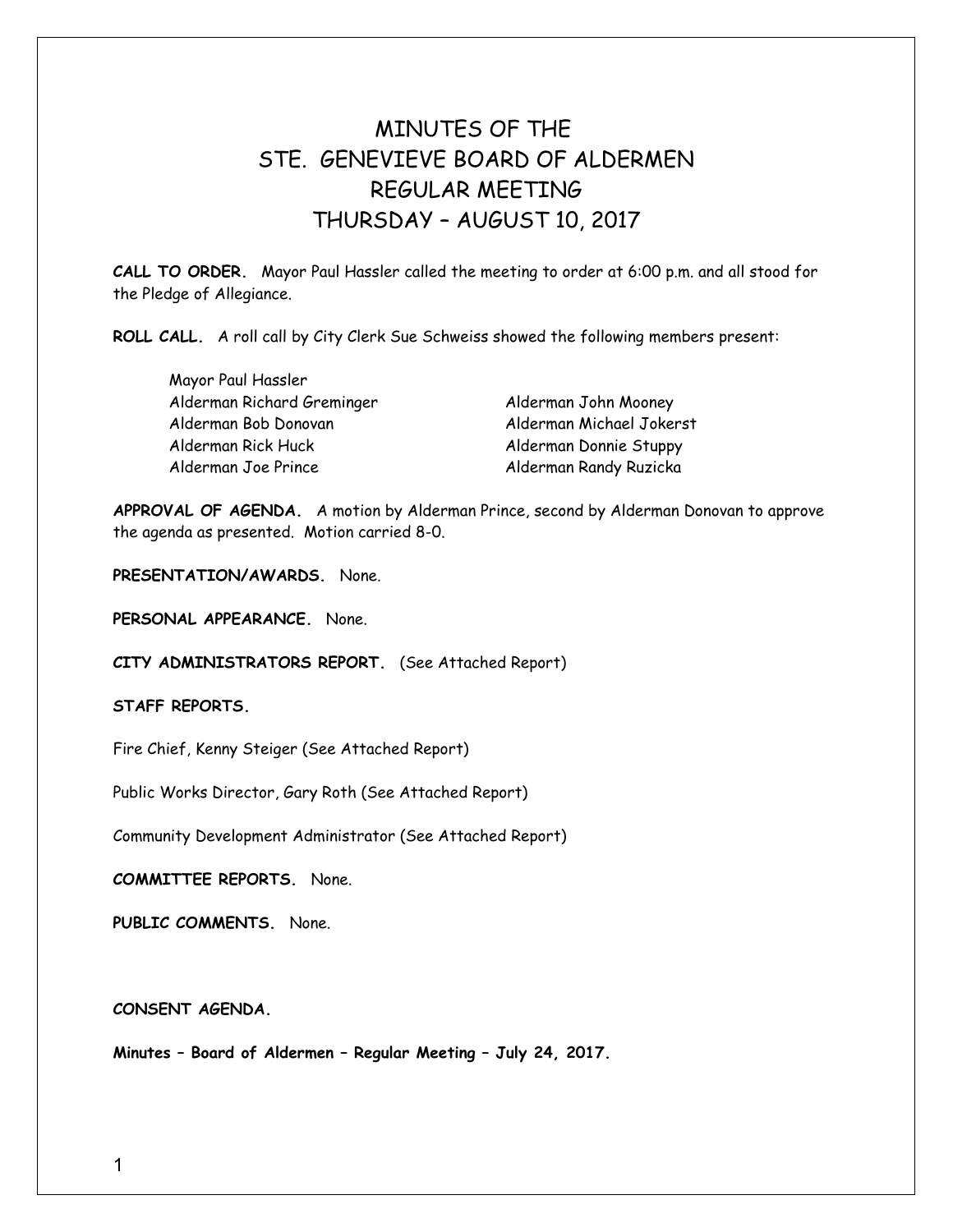**Jami Inman, President of Jour De Fete is requesting road closures for the Annual Ste. Genevieve Jour De Fete, August 12 & 13, 2017. (See List)**

**Robert Mueller is request a road closure for Saturday August 19, 2017 from 10:45 to 11:45 on Third Street between Market Street and Merchant Street for a Civil War Re-enactment.**

**Sandra Cabot, Tourism Director is requesting road closures for eclipse events on Sunday August 20, 2017 & Monday August 21, 2017. (See List)** 

**Sainte Genevieve Eagles are applying for a Temporary Liquor License for the Jour De Fete for August 12 & August 13, 2017.** 

**Donna Rausch, NRMI with the Felix Valle State Historic Site is requesting a street closure for Friday, September 22, 2017 for St. Marys Road in front of the Green Tree Tavern from 1:00 p.m. to 5:00 p.m. for the dedication of the Green Tree Tavern.** 

A motion by Alderman Huck, second by Alderman Jokerst to approve all items on the consent agenda with removing Resolution 2017-29. Motion carried 8-0.

**OLD BUSINESS.** None.

## **NEW BUSINESS.**

**RESOLUTION 2017-29. A RESOLUTION OF THE CITY OF STE. GENEVIEVE, MISSOURI STATING INTENT TO APPLY FOR A GRANT THROUGH THE DELTA REGIONAL AUTHORITY FOR A CREATIVE PLACEMAKING INVESTMENT PROGRAM GRANT, IN AN AMOUNT NOT TO EXCEED \$20,000.** A motion by Alderman Huck, second by Alderman Jokerst to approve Resolution 2017- 29. Motion carried 8-0.

**BILL NO. 4171. AN ORDINANCE AMENDING CHAPTER 365: STOPPING, STANDING OR PARKING RESTRICTED OR PROHIBITED ON CERTAIN STREETS BY AMENDING SECTION 365.080 AND ADOPTING SECTION 365.090: SECTION 365.080 "PARKING AND/OR STORAGE OF OVERSIZED TRUCKS, TRAILERS, OR OTHER VEHICLES ON CITY STREETS (B); SECTION 365.090: RECREATIONAL VEHICLE PARKING PERMITS. 1st READING.** There was no action taken on this ordinance.

**BILL NO. 4172. AN ORDINANCE AMENDING CHAPTER 500: BUILDING AND BUILDING REGULATIONS, ARTICLE II: BUILDING CODE; SECTION 500.110 "CODES" (A) (1);SECTION 500.110 "CODES" (B)(1); SECTION 500.190 "CONSTRUCTION PERMITS" (A); SECTION 500.190 "CONSTRUCTION PERMITS" (G). 1ST READING.** There was no action taken on this ordinance.

**BILL NO. 4174. AN ORDINANCE AMENDING THE STE. GENEVIEVE CODE OF ORDINANCES CHAPTER 340: MISCELLANEOUS DRIVING RULES; SECTION 340.250**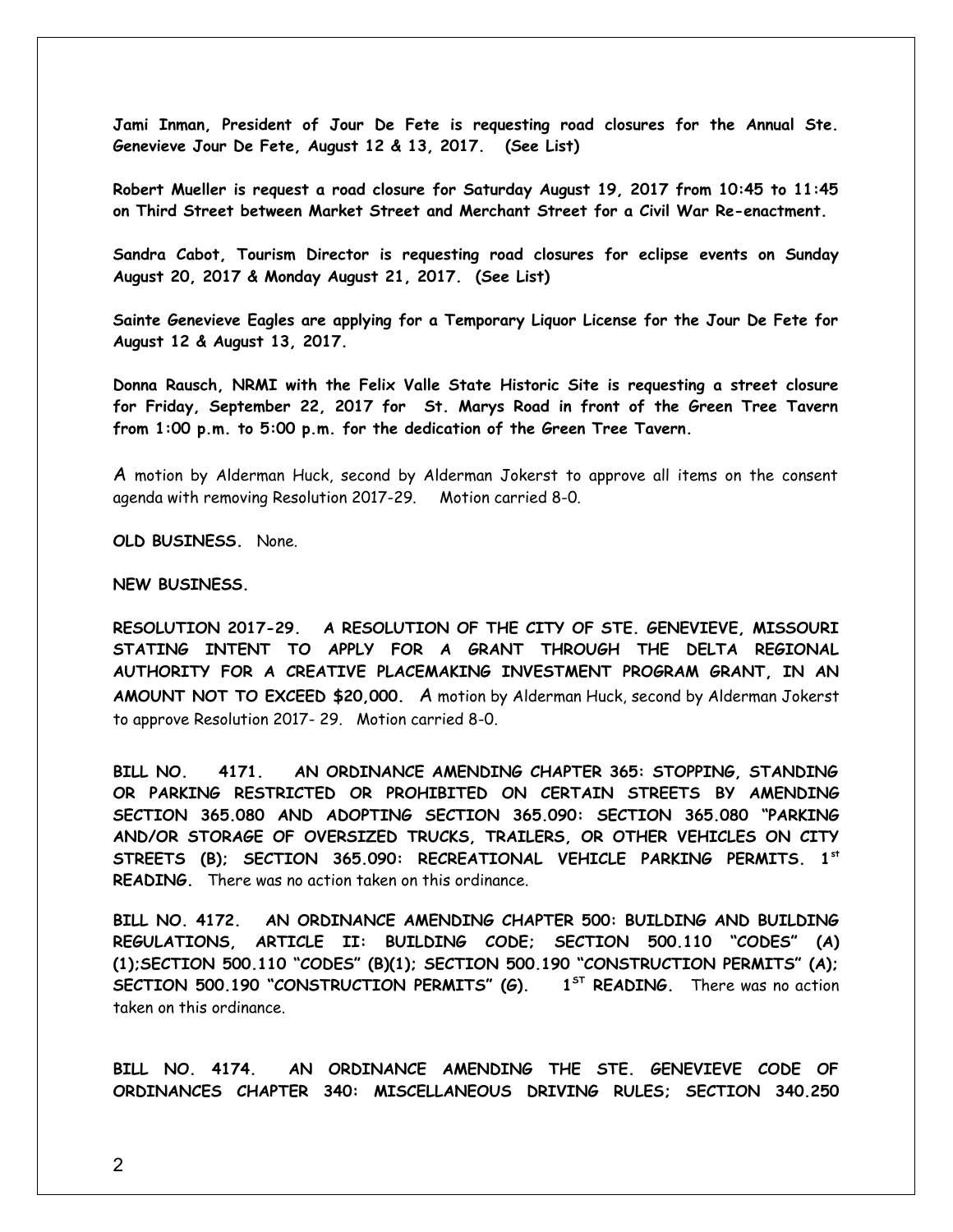**OPERATION OF A UTV VEHICLE AS SET FORTH BELOW. 1st READING.** A motion by Alderman Prince, second by Alderman Greminger, Bill No. 4174 was placed on its first reading, read by title only, considered and passed with an 8-0 of the Board of Aldermen. A motion made by Alderman Prince, second by Alderman Jokerst to proceed with the second and final reading of Bill No. 4174. Motion carried 8-0. A motion by Alderman Jokerst, second by Alderman Prince, Bill No. 4174 was placed on its second and final reading, read by title only, considered and passed by a roll call vote as follows: Ayes: Alderman Dick Greminger, Alderman John Mooney, Alderman Bob Donovan, Alderman Mike Jokerst, Alderman Richard Huck, Alderman Donald Stuppy, Alderman Joe Prince, and Alderman Randy Ruzicka. Nays: None Motion carried 8-0. Thereupon Bill No. 4174 was declared Ordinance No. 4105 signed by the Mayor and attested by the City Clerk.

**BILL NO. 4175. AN ORDINANCE OF THE CITY OF STE. GENEVIEVE, MISSOURI AUTHORIZING THE MAYOR TO ENTER INTO A CONTRACT WITH BOULDER CREEK PERFORMANCE K9, LLC. OF SAINT JAMES MISSOURI FOR THE PURCHASE OF A K-9 DOG IN AN AMOUNT NOT TO EXCEED FOURTEEN THOUSAND DOLLARS. (\$14,500.00) 1 ST READING.** A motion by Alderman Ruzicka, second by Alderman Prince, Bill No. 4175 was placed on its first reading, read by title only, considered and passed with an 8-0 vote of the Board of Aldermen. After motion passed City Attorney Mark Bishop expressed his concerns on the company not being registered in Missouri. He also had concerns with them not wanting to sign an agreement regarding legal expenses if something would ever come up. Police Chief Eric Bennett will contact the company to see if they would register in the State of Missouri. City Administrator Martin Toma will contact the company regarding an agreement.

**OTHER BUSINESS.** None

## **MAYOR/BOARD OF ALDERMEN COMMUNICATION.** None

**EXECUTIVE/CLOSED SESSION.** A motion by Alderman Prince, second by Alderman Mooney to go into closed session to discuss Real Estate matters. Motion carried 8-0 with the following roll call vote: Ayes: Alderman Dick Greminger, Alderman John Mooney, Alderman Bob Donovan, Alderman Mike Jokerst, Alderman Richard Huck, Alderman Donald Stuppy, Alderman Joe Prince, and Alderman Randy Ruzicka. Nays: None. 7:05 p.m. A motion by Alderman Prince, second by Alderman Jokerst to come out of closed session. Motion carried 8-0 with the following roll call vote: Ayes: Alderman Dick Greminger, Alderman John Mooney, Alderman Bob Donovan, Alderman Mike Jokerst, Alderman Richard Huck, Alderman Donald Stuppy, Alderman Joe Prince, and Alderman Randy Ruzicka. Nays: None. 7:25 p.m.

**ADJOURNMENT** A motion by Alderman Huck, second by Alderman Prince to adjourn the meeting. Motion carried 8-0. 7:25 p.m.

Respectfully submitted by,